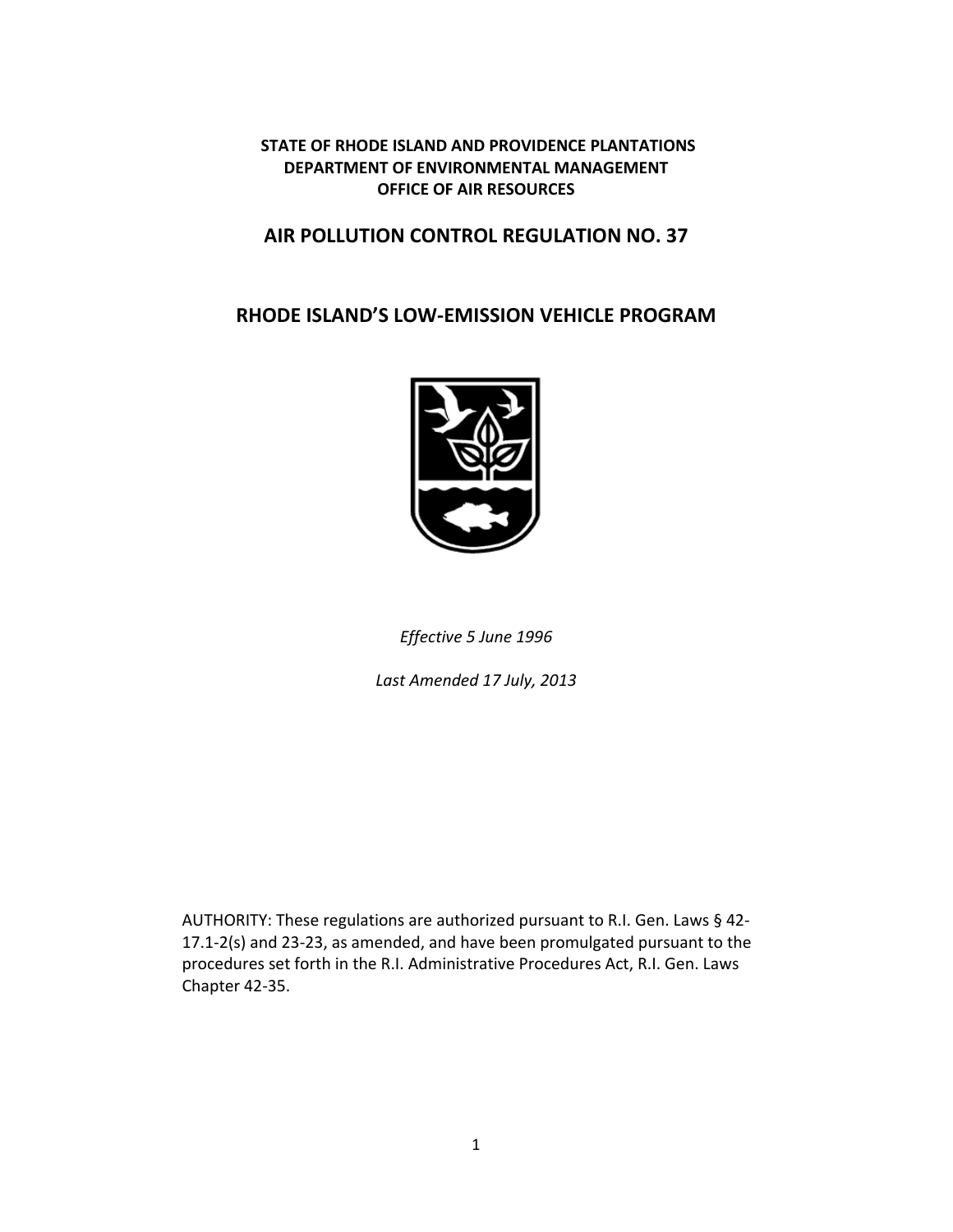### RHODE ISLAND DEPARTMENT OF ENVIRONMENTAL MANAGEMENT OFFICE OF AIR RESOURCES AIR POLLUTION CONTROL REGULATION NO. 37

#### RHODE ISLAND'S LOW-EMISSION VEHICLE PROGRAM

### **TABLE OF CONTENTS**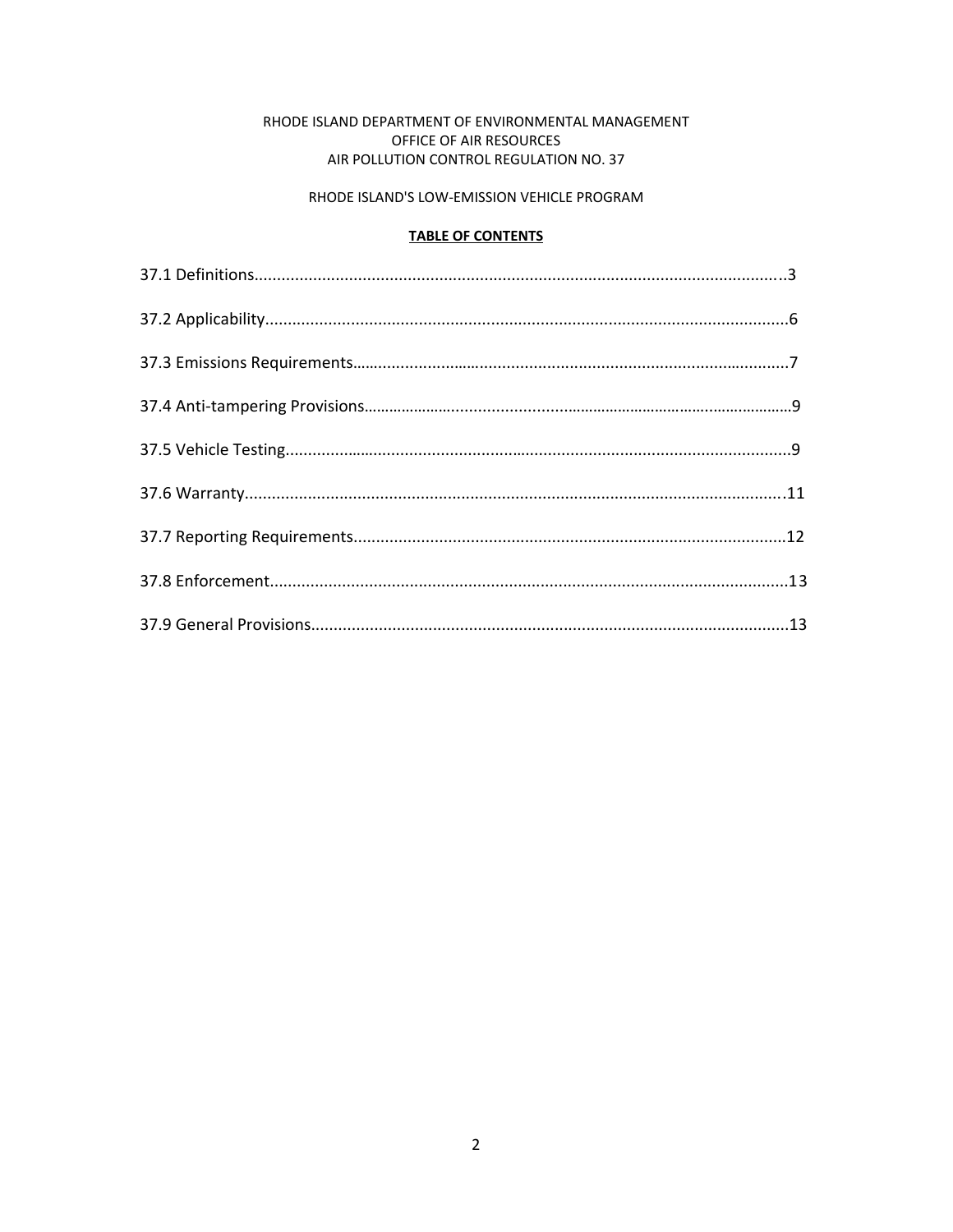## **RHODE ISLAND DEPARTMENT OF ENVIRONMENTAL MANAGEMENT OFFICE OF AIR RESOURCES AIR POLLUTION CONTROL REGULATION NO. 37**

#### **RHODE ISLAND'S LOW EMISSION VEHICLE PROGRAM**

### **37.1 Definitions**

Unless otherwise expressly defined in this section, the terms used in this regulation shall be defined by reference to the Rhode Island Air Pollution Control General Definitions Regulation. As used in this regulation, the following terms shall, where the context permits, be construed as follows:

- 37.1.1 "**Emission control system**" means the equipment designed for installation on a motor vehicle or motor vehicle engine for the purpose of reducing the air contaminants emitted from the motor vehicle or motor vehicle engine or a system or engine modification on a motor vehicle which causes a reduction of air contaminants emitted from the motor vehicle engine, including but not limited to exhaust control systems, fuel evaporation control systems and crankcase ventilating systems.
- 37.1.2 **"California Air Resources Board" or "CARB"** means the California state agency established and empowered to regulate sources of air pollution in California, including motor vehicles, pursuant to Division 26 (Air Resources) of the California Health & Safety Code .
- 37.1.3 "**California Standards"** means those emission standards for motor vehicles and new motor vehicle engines, in force and effect at the time of adoption of these regulations, that the state of California CARB has adopted and is permitted to adopt pursuant to the authority of 42 U.S.C. Section 7543 and which other states are permitted to adopt pursuant to 42 U.S.C. Section 7507.
- 37.1.4 **"CCR"** means the California Code of Regulations
- 37.1.5 **"Certification"** means a finding by CARB, the U.S. Environmental Protection Agency, or the Department, that a motor vehicle, motor vehicle engine, or emission control system has satisfied the criteria adopted by CARB for the control of specified air contaminants from motor vehicles.
- 37.1.6 "**Certified device**" means an emission control system for which a certification has been issued by the U.S. Environmental Protection Agency, CARB or the Department.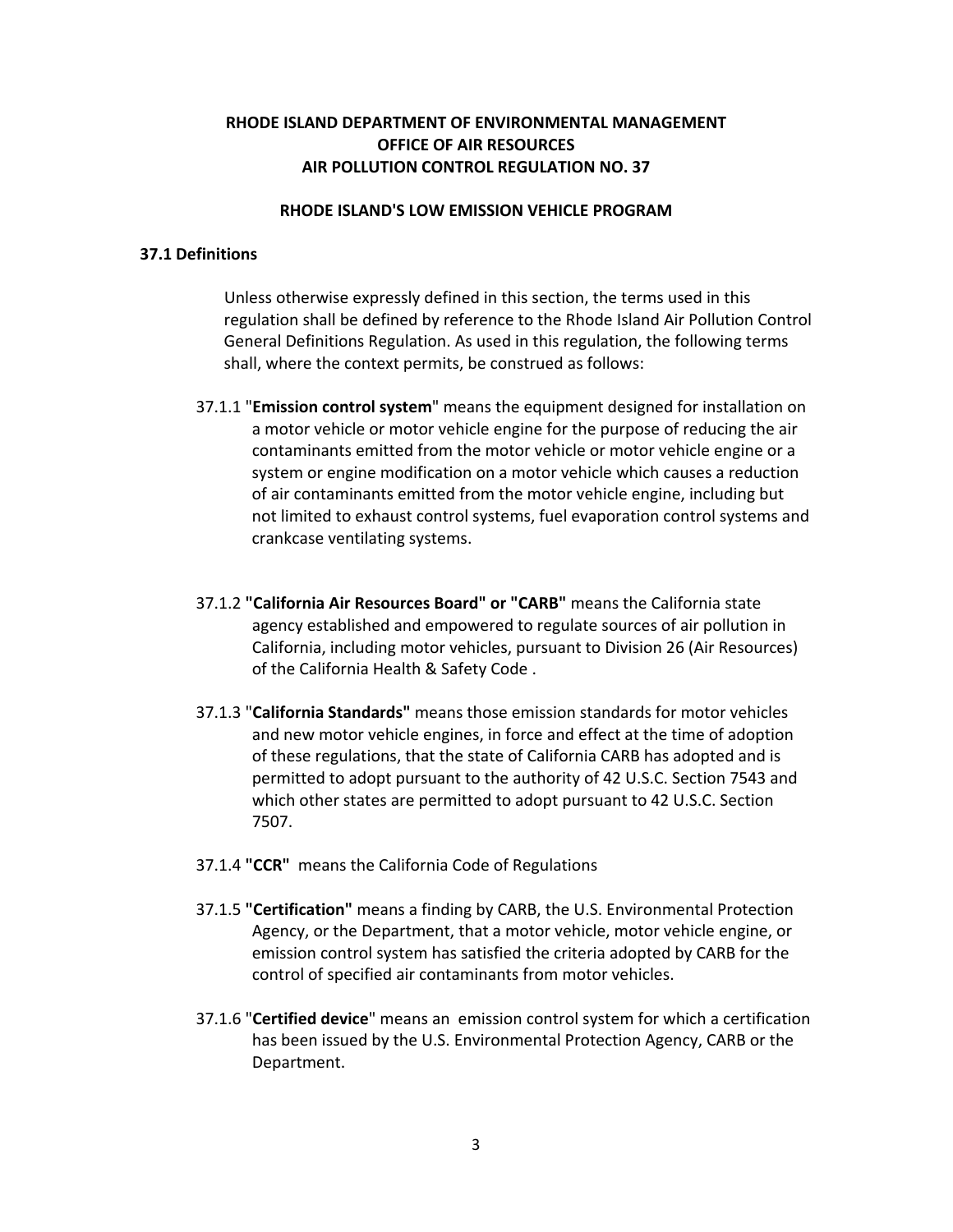- 37.1.7 **"Dealer"** means any person engaged in the business of selling, offering to sell, soliciting or advertising the sale of new vehicles who holds a valid sales and service agreement, franchise or contract, granted by the manufacturer or distributor for the retail sale of said manufacturer's or distributor's new vehicles.
- 37.1.8 **"Emergency Vehicle"** means any publicly owned vehicle operated by a peace officer in performance of their duties, any authorized emergency vehicle used for fighting fires or responding to emergency fire calls, any publicly owned authorized vehicle used by an emergency medical technician or paramedic, or used for towing or servicing other vehicles, or repairing damaged lighting or electrical equipment, any motor vehicle of mosquito abatement, vector control, or pest abatement agencies and used for those purposes, or any ambulance used by a private entity under contract with a public agency.
- 37.1.9 **"Emission standard"** means specified limitations on the discharge of air contaminants into the atmosphere.
- 37.1.10 **"Fleet Average"** means a motor vehicle manufacturer's average vehicle emissions of all non‐methane organic gases, non‐methane organic gases plus oxides of nitrogen, or all greenhouse gases from all vehicles subject to this regulation, produced and delivered for sale in Rhode Island in any model year, based on the calculation in Title 13 CCR 1961, 1961.1, 1961.2, or 1961.3, and incorporated herein by reference.
- 37.1.11 **"Greenhouse gas"** means any of the following gases: carbon dioxide, methane, nitrous oxide, and hydrofluorocarbons.
- 37.1.12 **"Heavy‐duty vehicle"** means any motor vehicle having a manufacturer's gross vehicle weight rating greater than 6,000 pounds, except passenger cars.
- 37.1.13 **"Light‐duty truck"** means any motor vehicle rated at 8,500 pounds gross vehicle weight or less, that is designed primarily for purposes of transportation of property or is a derivative of such a vehicle, or is available with special features enabling off‐street or off‐highway operation and use.
- 37.1.14 **"LEV"** means a low‐emission vehicle.
- 37.1.15 **"Mail Out"** means a widely distributed general correspondence issued by CARB whenever said board needs information from the public, or when it wishes to inform the public of new information.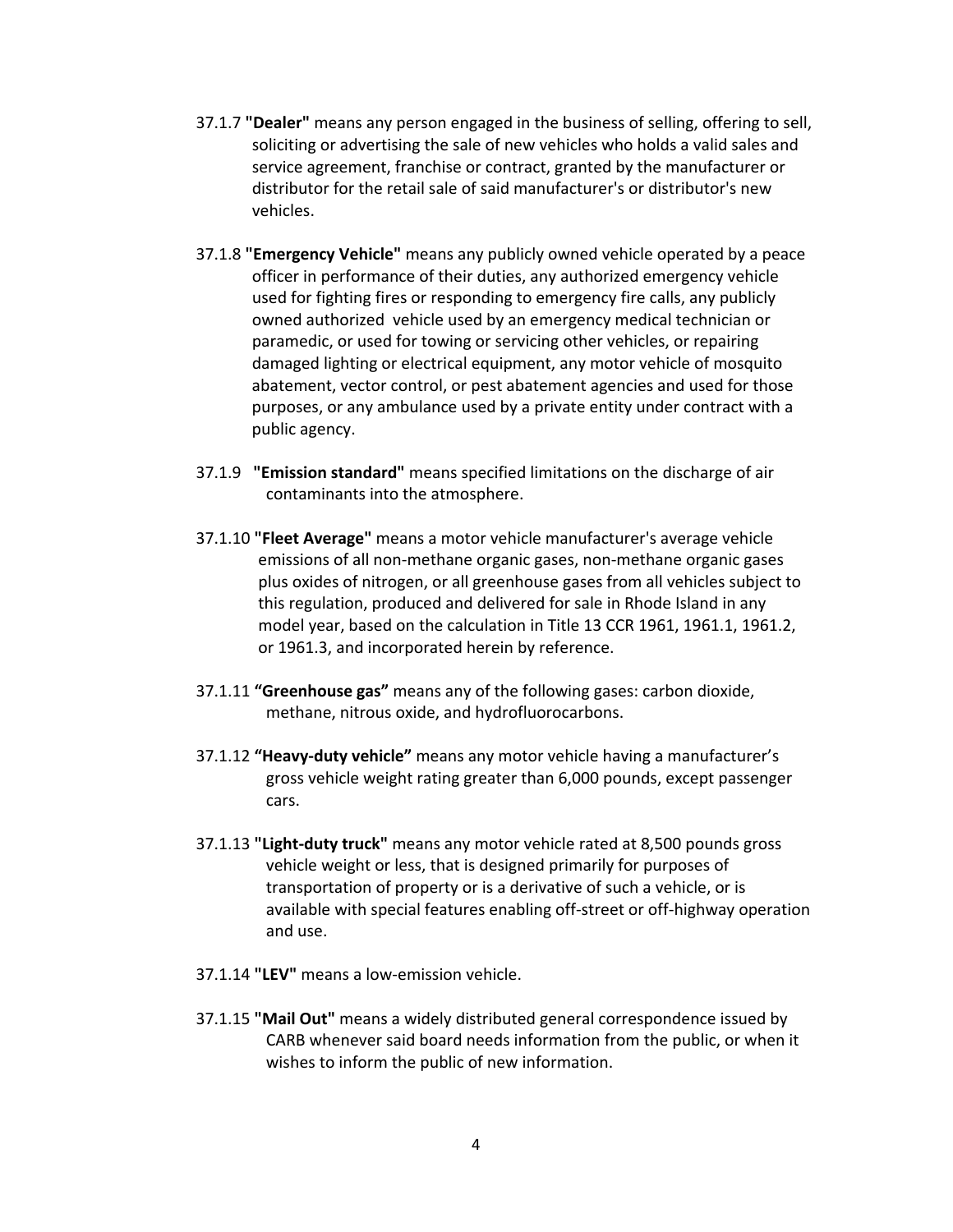- 37.1.16 **"Manufacturers advisory correspondence"** means a document issued by CARB, which is a policy interpretation for further clarification of the CCR applicable to motor vehicles.
- 37.1.17 **"Medium‐duty passenger vehicle"** means any medium‐duty vehicle with a gross vehicle weight rating of less than 10,000 pounds that is designed primarily for the transportation of persons. The medium‐duty passenger vehicle definition does not include any vehicle which: (1) is an "incomplete truck" i.e., is a truck that does not have the primary load carrying device or container attached; or (2) has a seating capacity of more than 12 persons; or (3) is designed for more than 9 persons in seating rearward of the driver's seat; or (4) is equipped with an open cargo area of 72.0 inches in interior length or more. A covered box not readily accessible from the passenger compartment will be considered an open cargo area, for purposes of this definition.
- 37.1.18 **"Medium‐duty vehicle"** means any pre‐1995 model year heavy‐duty vehicle having a manufacturer's gross vehicle weight rating of 8,500 pounds or less; any 1992 through 2006 model year heavy-duty low-emission, ultralow‐emission, super‐ultra‐low‐emission or zero‐emission vehicle certified to the standards in section 1960.1(h)(2) of Title 13 CRR having a manufacturer's gross vehicle weight rating of 14,000 pounds or less; any 1995 through 2003 model year heavy‐duty vehicle certified to the standards in section 1960.1(h)(1) of Title 13 CRR having a manufacturer's gross vehicle weight rating of 14,000 pounds or less; and any 2000 and subsequent model heavy‐duty low‐emission, ultra‐low‐emission, super‐ ultra‐low‐emission or zero‐emission vehicle certified to the standards in Section 1961(a)(1) or 1962 of Title 13 CRR having a manufacturer's gross vehicle weight rating between 8,501 and 14,000 pounds.
- 37.1. 19 **"Model year"** means a motor vehicle manufacturer's annual production period which includes January 1 of a calendar year or, if the manufacturer has no annual production period, the calendar year. In the case of any vehicle manufactured in two or more stages, the time of manufacture shall be the date of completion of the chassis.
- 37.1.20 **"Motor Vehicle"** means a vehicle which is self‐propelled but does not include a self‐propelled wheelchair, invalid tricycle, or motorized quadricycle, if operated by a person who, by reason of physical disability, is otherwise unable to move about as a pedestrian.
- 37.1.21 **"New vehicle"** means any passenger car or light duty truck with 7,500 miles or fewer on its odometer.
- 37.1.22 **"NMOG"** means non‐methane organic gas.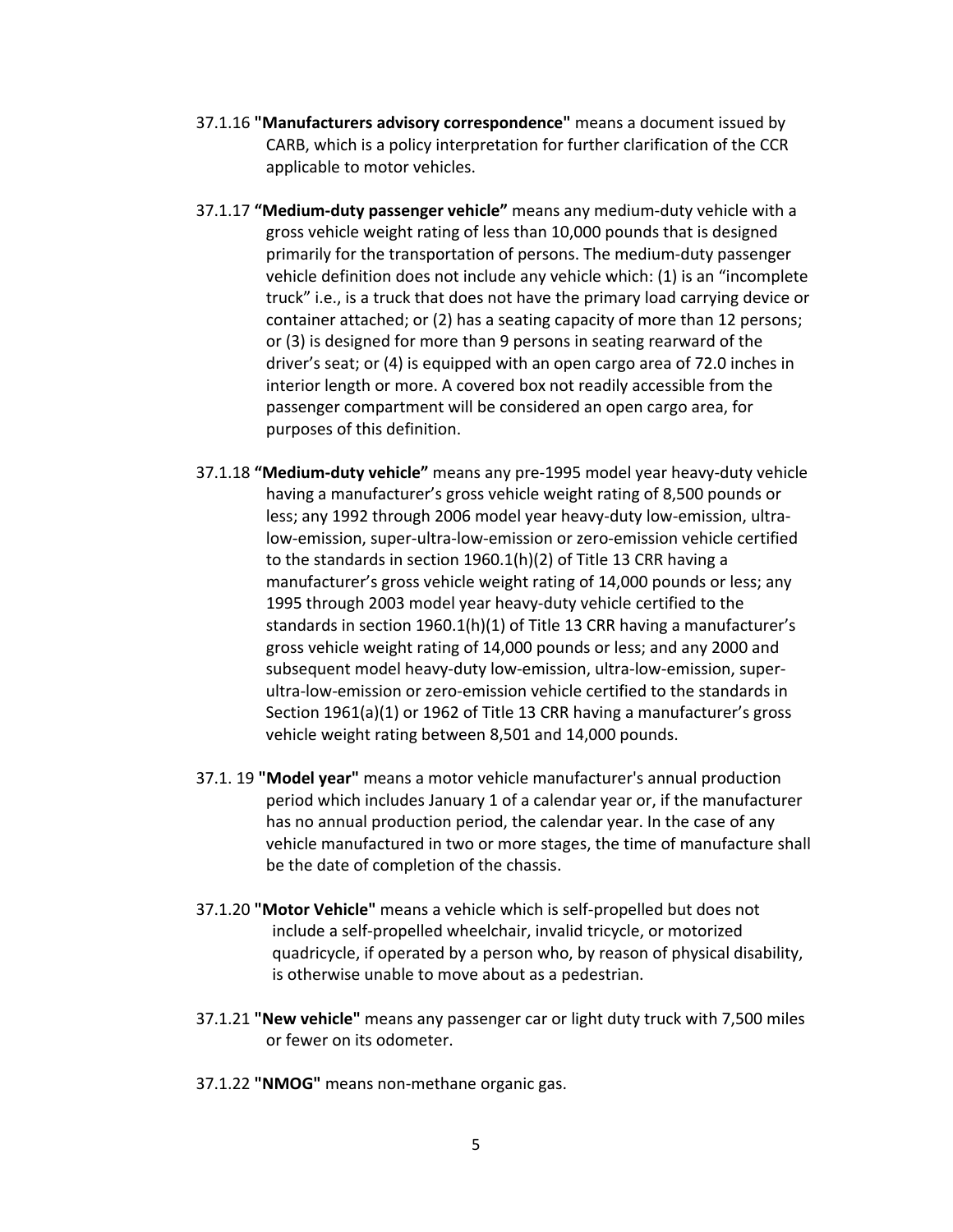- 37.1.23 "NMOG + NOx" means the combined emissions of non‐methane organic gases and oxides of nitrogen .
- 37.1.24"NOx" means oxides of nitrogen.
- 37.1.25 **"Passenger car"** means any motor vehicle designed primarily for transportation of persons and having a design capacity of twelve persons or less.
- 37.1.26 **"Recall"** means:

(a) A manufacturer's issuing of notices directly to consumers that vehicles in their possession or control should be corrected, or;

(b) A manufacturer's efforts to actively locate and correct vehicles in the possession or control of consumers.

- 37.1.27 **"Recall campaign"** means that plan approved by CARB or the Department, by which the manufacturer will effect the recall of non-complying vehicles.
- 37.1.28 **"Test Group"** means a grouping of vehicles as defined by 40 CFR 86.1827‐ 01.
- 37.1.29 **"Test vehicle"** means an experimental or prototype motor vehicle which appears to have very low emission characteristics or a used motor vehicle within which an experimental motor vehicle pollution control device is installed, and which has also received a test vehicle or fleet permit from CARB pursuant to Manufacturers Advisory Correspondence no. 83‐01.
- 37.1.30 **"Ultimate purchaser"** means, with respect to any new motor vehicle or new motor vehicle engine, the first person who in good faith purchases a new motor vehicle or new motor vehicle engine for purposes other than resale.
- 37.1.31 **"Used motor vehicle"** means motor vehicle that is not a new motor vehicle.
- 37.1.32 **"ZEV"** means a zero emission vehicle.

### **37.2 Applicability**

37.2.1 The Department hereby adopts the sections of the California Low Emission Vehicle Program and the California Advanced Clean Cars Program applicable to passenger cars, light‐duty trucks and medium‐duty vehicles under Title 13 CCR.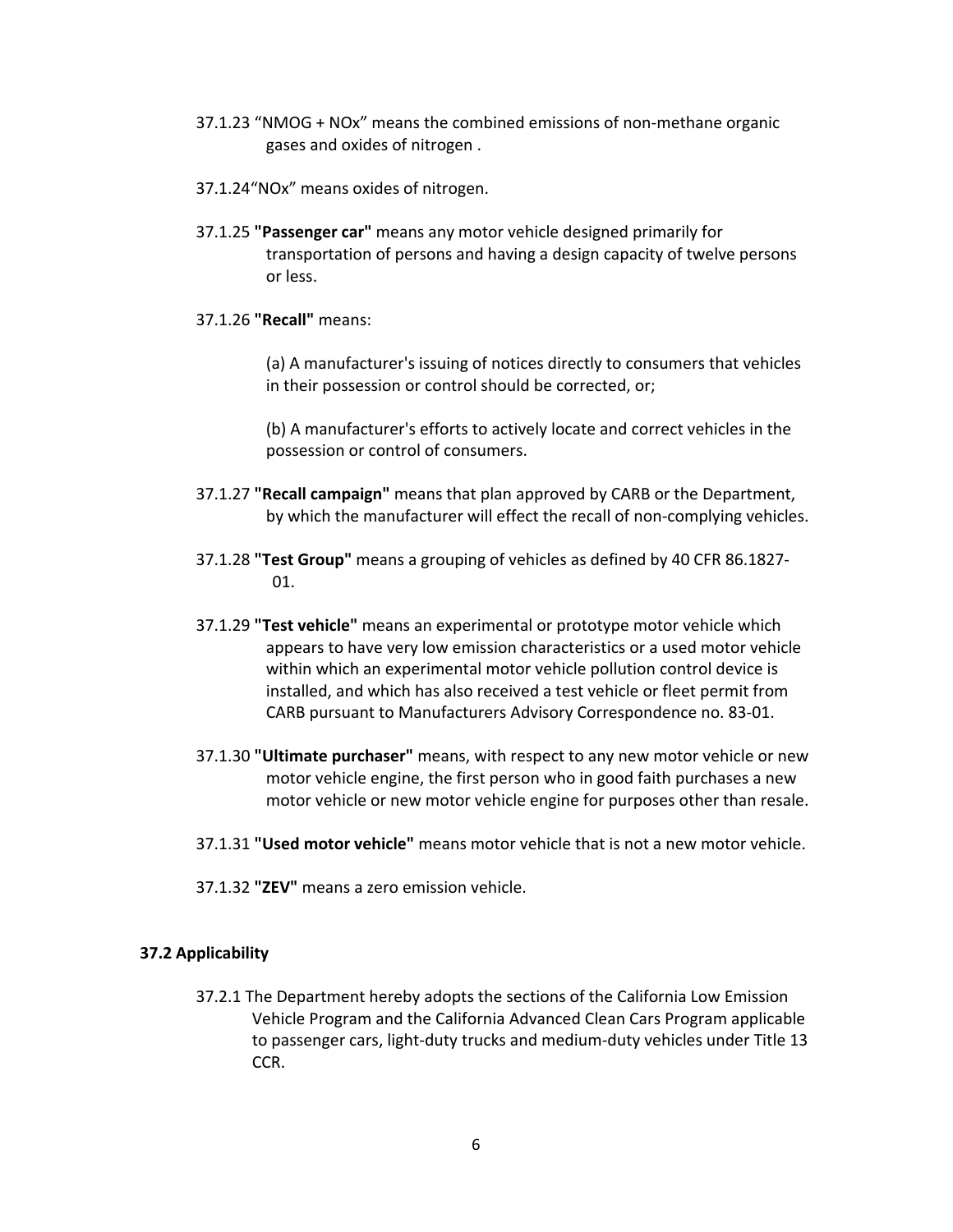- 37.2.2 The tailpipe emissions, evaporative emissions, zero emission vehicle, and related provisions of this regulation shall apply to all 2008 and subsequent model year passenger cars , light‐duty trucks, and 2009 and subsequent model year medium‐duty vehicles sold, leased, offered for sale or lease, imported, delivered, purchased, rented, acquired, received, or registered in the State of Rhode Island.
- 37.2.3 The greenhouse gas emission standards and related provisions of this regulation shall apply to all 2009 and subsequent model year passenger cars, light‐duty trucks and medium‐duty passenger vehicles sold, leased, offered for sale or lease, imported, delivered, purchased, rented, acquired received or registered, in the State of Rhode Island.
- 37.2.4 All technical guidance issued by CARB relative to the implementation of Title 13 CCR, including but not limited to Manufacturers Advisory Correspondences and Mail Outs shall be applicable to all vehicles subject to this regulation.

### **37.3 Emission Requirements**

- 37.3.1 No person shall sell, import, deliver, purchase, lease, rent, acquire, receive, or register a new vehicle subject to this regulation in the State of Rhode Island that has not been certified by CARB as compliant with all applicable requirements of Title 13 CCR 1900, 1960.1, 1960.5, 1961, 1961.1, 1961.2, 1961.3, 1962, 1962.1, 1962.2, 1965, 1968.1, 1968.2, 1968.5, 1976, 1978, 2037, 2038, 2062, 2101, 2111, and 2235, incorporated herein by reference, unless the vehicle is sold directly from one dealer to another dealer, sold for the purpose of being wrecked or dismantled, sold exclusively for off‐highway use, or sold for registration out of state, and except as provided in section 37.3.7.
- 37.3.2 It is conclusively presumed under this regulation that the equitable or legal title to any motor vehicle with an odometer reading of 7,500 miles or more has been transferred to an ultimate purchaser and that the equitable or legal title to any motor vehicle with an odometer reading of less than 7,500 miles has not been transferred to an ultimate purchaser.
- 37.3.3 Fleet Average Requirements

(a) Effective model years 2008 through 2014, compliance with the Fleet Average NMOG Mass Emission Requirement in Rhode Island, as set forth at Title 13 CCR 1961, shall be demonstrated for each motor vehicle manufacturer according to the procedures in Title 13 CCR 1961, and shall be based on the number of vehicles, subject to this regulation,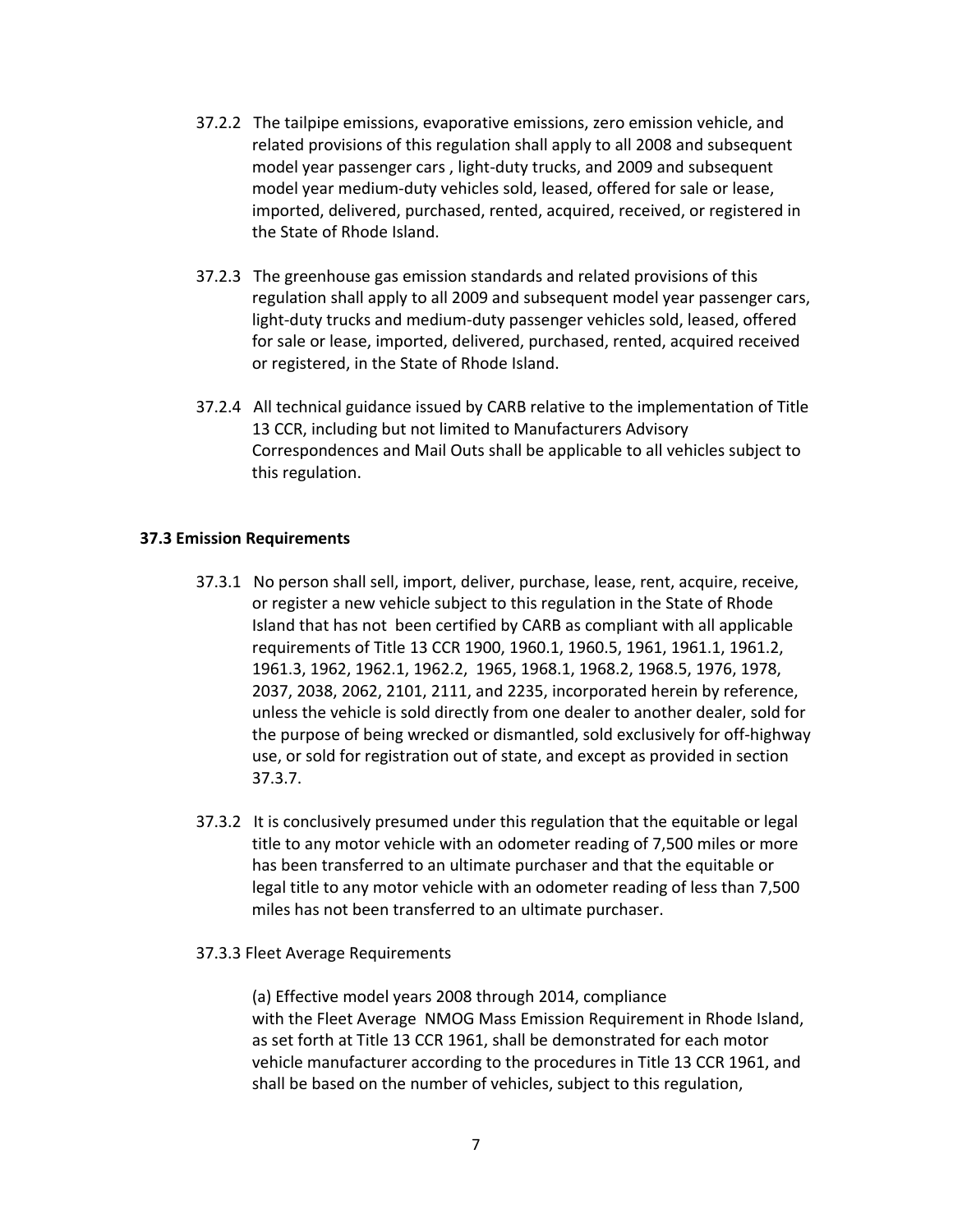produced and delivered for sale by each manufacturer in the State of Rhode Island.

(b) Effective model year 2015, and for each subsequent model year, compliance with the fleet average NMOG+NOx Requirement in Rhode Island, as set forth at Title 13 CCR 1961.2, shall be demonstrated for each motor vehicle manufacturer according to the procedures in Title 13 CCR 1961.2, and shall be based on the number of vehicles, subject to this regulation, produced and delivered for sale by each manufacturer in the State of Rhode Island.

(c) Effective model years 2009 through 2016, compliance with the Fleet Average Greenhouse Gas Exhaust Mass Emission Requirements, as set forth at Title 13 CCR 1961.1, shall be demonstrated for each motor vehicle manufacturer according to the procedures in Title 13 CCR 1961.1, and shall be based on the number of vehicles, subject to this regulation, produced and delivered for sale by each manufacturer in the State of Rhode Island.

(d) Effective model year 2017, and for each subsequent model year, compliance with the Fleet Average Greenhouse Gas Exhaust Mass Emission Requirements, as set forth at Title 13 CCR 1961.3, shall be demonstrated for each motor vehicle manufacturer according to the procedures in Title 13 CCR 1961.3, and shall be based on the number of vehicles, subject to this regulation, produced and delivered for sale by each manufacturer in the State of Rhode Island.

(e) Emission credits and debits, based on the number of vehicles, subject to this regulation, produced and delivered for sale by each manufacturer, in the State of Rhode Island, may be accrued and utilized by each vehicle manufacturer pursuant to the procedures set forth at Title 13 CCR 1961, 1961.1, 1961.2, and 1961.3

#### 37.3.4 ZEV Requirements

(a) For model years 2009 through 2017, each manufacturer shall comply with the Zero Emission Vehicle standards in Rhode Island and based on Rhode Island total vehicle sales, as set forth in Title 13 CCR 1962.1.

(b) For model year 2018 and for each subsequent model year, each manufacturer shall comply with the Zero Emission Vehicle standards in Rhode Island and based on Rhode Island total vehicle sales, as set forth in Title 13 CCR 1962.2.

(c) Credits and debits, based on the number of vehicles, subject to this regulation, produced and delivered for sale by each manufacturer, in the State of Rhode Island, may be accrued and utilized by each vehicle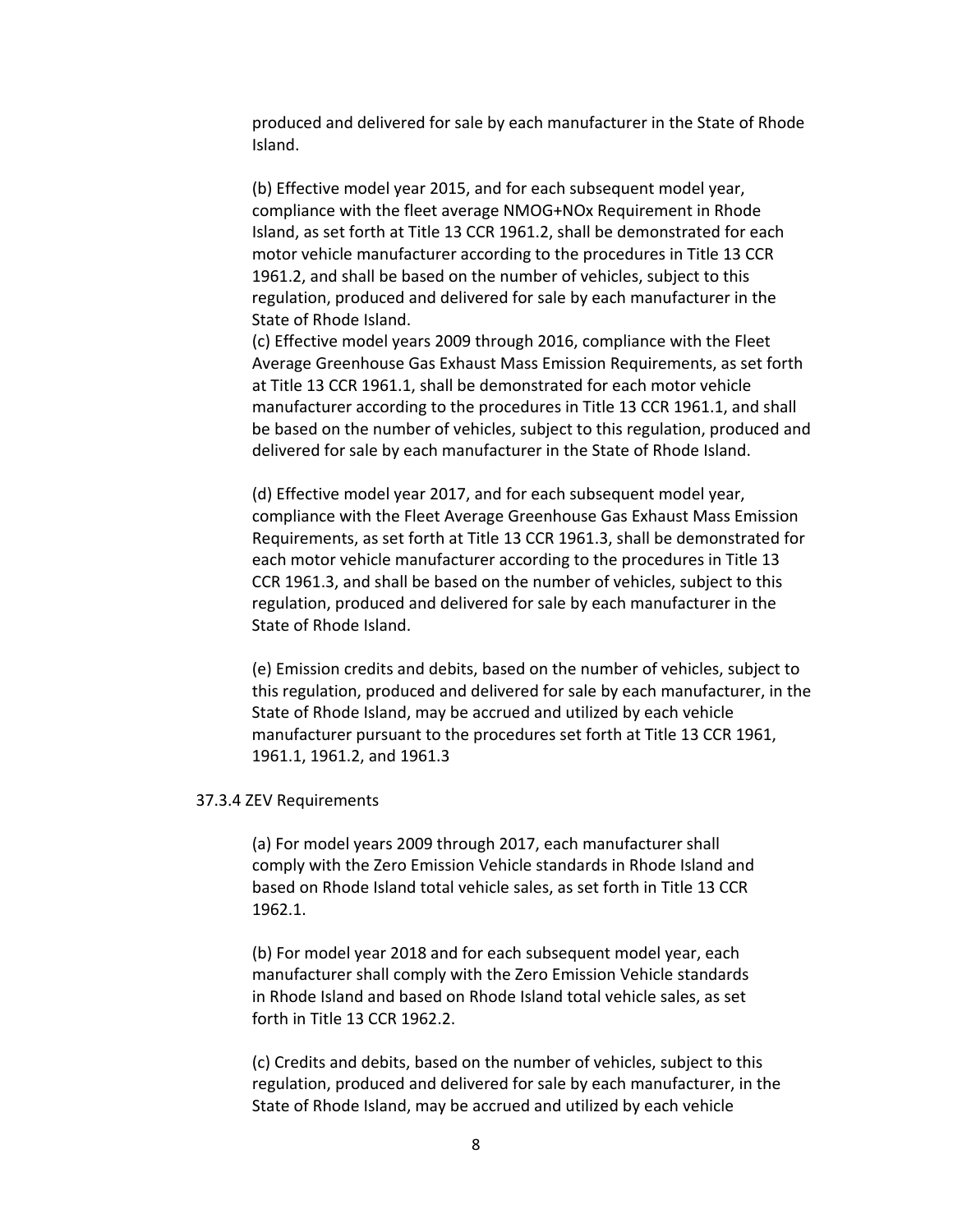manufacturer pursuant to the procedures set forth at Title 13 CCR 1962.1 and 1962.2.

#### 37.3.5 Exemptions from section 37.3

(a) Motor vehicles are exempt if held for daily lease or rental to the general public or engaged in interstate commerce which are registered and principally operated outside the State of Rhode Island.

(b) Motor vehicles are exempt if they are defined as test vehicles, as emergency vehicles, or qualifying for exemption under Section 43656 of the California Health and Safety Code, incorporated herein by reference.

(c) Motor vehicles are exempt if purchased by a nonresident prior to establishing residency in the State of Rhode Island.

(d) Motor vehicles are exempt if transferred by inheritance, or by decree of divorce, dissolution or legal separation entered by a court of competent jurisdiction.

(e) Motor vehicles are exempt if acquired by a resident of the State of Rhode Island for the purpose of replacing a vehicle registered to said resident which was damaged or inoperative, beyond reasonable repair, or was stolen while out of the State; provided that such replacement vehicle is acquired out of the State at the time the previously registered vehicle became damaged or inoperative, beyond reasonable repair, or was stolen.

### **37.4 Anti‐tampering Provisions**

(a) No person shall disconnect, modify, or alter any certified device, except for purposes of repair or replacement.

(b) No person shall operate or leave standing upon any highway, any motor vehicle subject to this regulation or subject to the motor vehicle emission standards adopted pursuant to 42 U.S.C. Section 7521 unless the motor vehicle is equipped with all of the required certified devices which are correctly installed and in operating condition.

#### **37.5 Vehicle Testing**

37.5.1 New Vehicle Certification Testing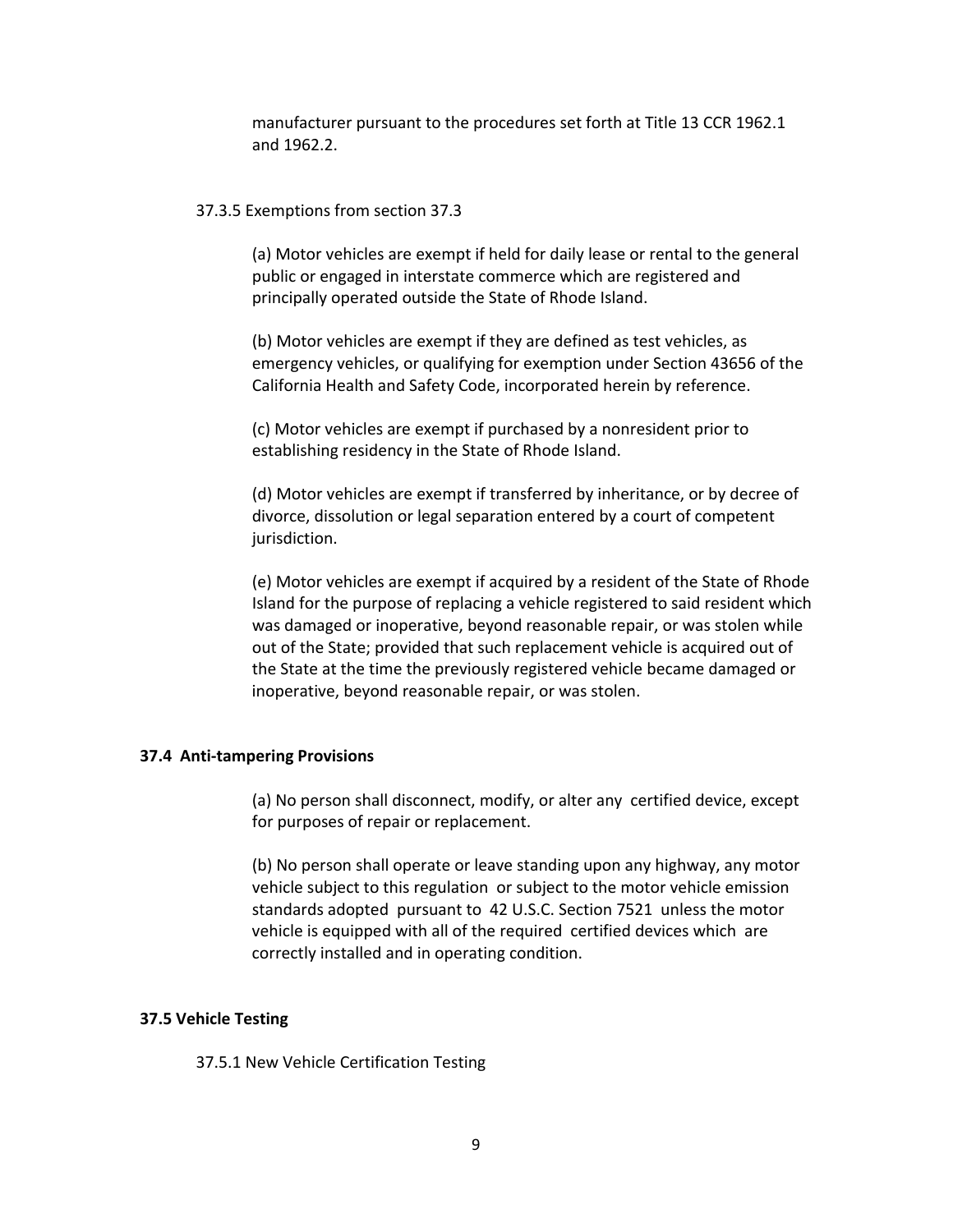(a) All new vehicle models subject to this regulation, sold or leased in the State of Rhode Island, must be certified as meeting the California Standards in Title 13 CCR 1960.1, 1960.5, 1961, 1961.1, 1961.2, 1961.3, 1962, 1962.1, 1962.2, 1965, 1968.1, 1968.2, 1968.5, 1976, 1978, 2037, 2038, 2062, 2101, 2111, and 2235, incorporated herein by reference, as determined by testing conducted in accordance with the testing procedures incorporated in said Section of Title 13. Testing reports must be provided by the manufacturer to the Department upon request.

(b) For the purposes of certifying compliance with section 37.5.1(a), New Vehicle Certification Testing determinations and findings made by CARB shall be deemed acceptable.

#### 37.5.2 Assembly Line Testing.

(a) All manufacturers of new vehicles subject to this regulation, shall conduct Inspection Testing and Quality Audit Testing in accordance with Title 13 CCR 2062, and incorporated herein by reference. Testing reports must be provided to the Department upon request.

(b) For the purposes of determining compliance with section, 37.5.2(a) Inspection Testing and Quality Audit Testing determinations and findings made by CARB shall be deemed acceptable.

(c) In the event a facility that manufactures vehicles certified to the California Standards for sale in Rhode Island is not subject to the above Inspection Testing and Quality Audit Testing requirements of CARB, the Department may, after consultation with CARB, require Inspection Testing and Quality Audit Testing at such facility in accordance with Title 13 CCR 2062, 2106, 2107, and 2150, and incorporated herein by reference; provided that upon a manufacturer's written request and demonstration of need, functional testing pursuant to the procedures incorporated in Title 13 CCR 2062 of a statistically significant sample may substitute for the 100% testing rate in Title 13 CCR 2062, with the written consent of the Department.

#### 37.5.3 New Vehicle Compliance Testing

(a) New vehicle models subject to this regulation, prior to their being offered for sale or lease in the State of Rhode Island, must meet the California Standards in Title 13 CCR 1900, 1960.1, 1960.5, 1961, 1961.1, 1961.2, 1961.3, 1962, 1962.1, 1962.2, 1965, 1968.1, 1968.2, 1968.5, 1976, 1978, 2037, 2038, 2062, 2101, 2111, and 2235, as determined by New Vehicle Compliance Testing, conducted in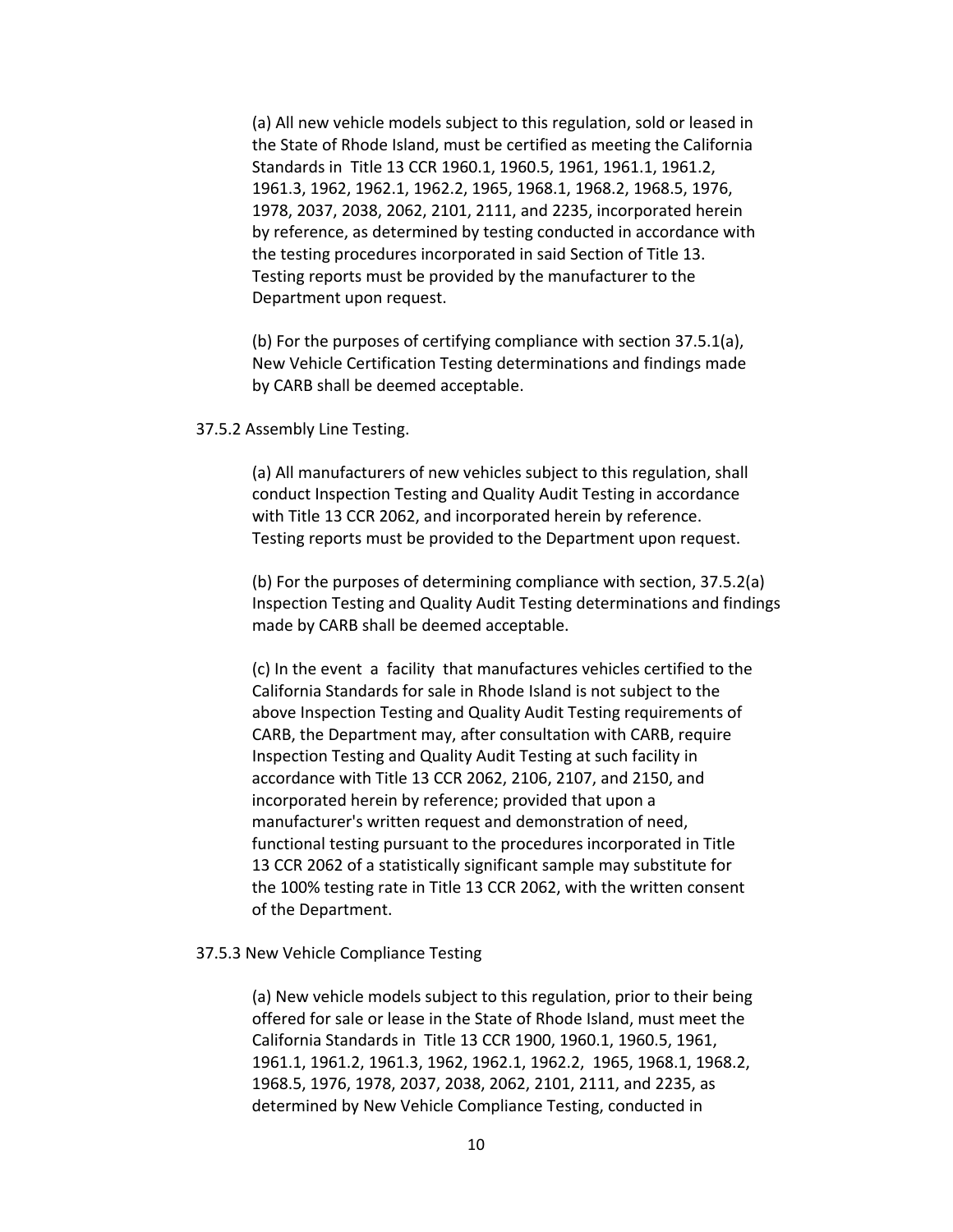accordance with Title 13 CCR 2101 ‐ 2110, 2150, and 2151, and incorporated herein by reference. Testing reports must be provided by the manufacturer to the Department upon request.

(b) For the purpose of compliance with section 37.5.3(a), New Vehicle Compliance Testing determinations and findings made by CARB shall be deemed acceptable.

#### 37.5.4 In‐Use Vehicle Enforcement Testing

(a) For purposes of detection and repair of vehicles subject to this regulation and failing to meet the California Standards in Title 13 CCR 1900, 1960.1, 1960.5, 1961, 1961.1, 1961.2, 1961.3, 1962, 1962.1, 1962.2, 1965, 1968.1, 1968.2, 1968.5, 1976, 1978, 2037, 2038, 2062, 2101, 2111, and 2235, the Department may conduct, in consultation with CARB, In‐Use Vehicle Enforcement Testing in accordance with the protocol and testing procedures in Title 13 CCR 2140, and incorporated herein by reference. Testing reports must be provided by the manufacturer to the Department upon request.

(b) For the purposes of compliance with section 37.5.4(a), In‐Use Vehicle Enforcement Testing determinations and findings made by CARB shall be deemed acceptable.

#### 37.5.5 In‐Use Surveillance Testing

(a) For the purposes of testing and monitoring the overall effectiveness in the State of Rhode Island of the program set forth in this regulation in controlling emissions, the Department may conduct In‐Use Surveillance Testing in consultation with CARB.

(b) For the purposes of program planning and analysis, In‐Use Surveillance Testing determinations and findings made by CARB shall be deemed acceptable.

#### **37.6 Warranty**

37.6.1 All manufacturers of new vehicles that are sold, leased, offered for sale or lease, or registered in the State of Rhode Island shall warrant to the owner that each vehicle shall comply over its period of warranty coverage with all requirements of Title 13 CCR 2035 ‐ 2041, and incorporated herein by reference. All manufacturers shall submit to the Department, upon request, Failure of Emission‐Related Components reports as defined at Title 13 CCR 2144, for vehicles subject to this regulation, in compliance with the procedures in Title 13 CCR, and incorporated herein by reference.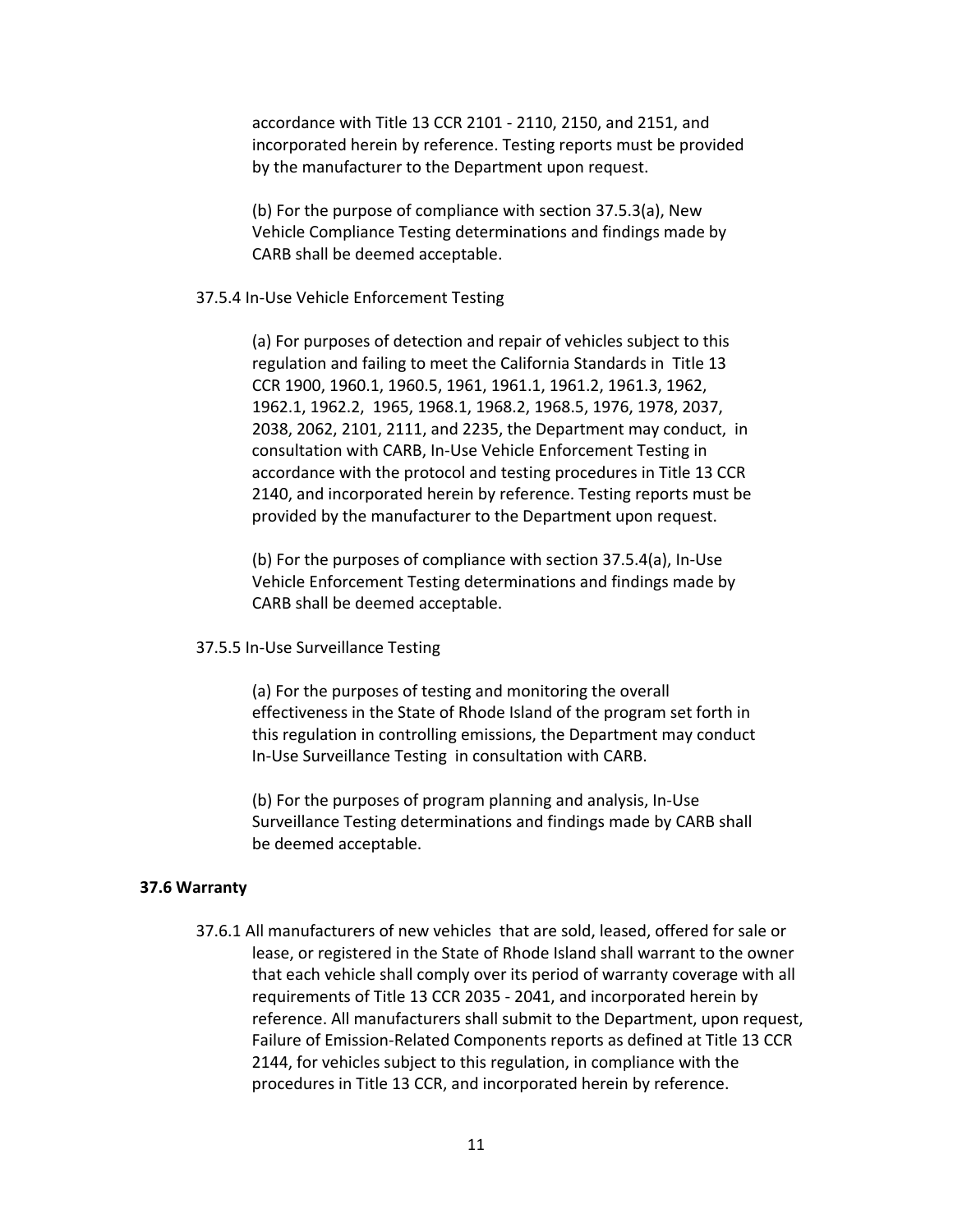37.6.2 For purposes of compliance with section 37.6.1, manufacturers may submit copies of the Failure of Emission‐Related Components reports that are submitted to CARB in lieu of submitting reports for vehicles subject to this regulation.

### **37.7 Reporting Requirements**

- 37.7.1 Commencing with the 2008 model year, each manufacturer shall submit annually, to the Department, by no later than March 1 of the calendar year following the close of the completed model year, a report documenting total deliveries for sale of vehicles in each test group over that model year, in the State of Rhode Island.
- 37.7.2 For model years 2011 through 2014, each manufacturer shall submit annually to the Department, by no later than March 1 of the calendar year following the close of the completed model year, a report, prepared according to the procedures in Title 13, CCR Section 1961 calculating the Fleet Average NMOG Emission Rate for the model year just ended.
- 37.7.3 Commencing with model year 2015, each manufacturer shall submit annually to the Department, by no later than March 1 of the year following the close of the completed model year, a report, prepared according to the procedures in Title 13, CCR Section 1961.2, calculating the Fleet Average NMOG+NOx Mass Emission Rate for the model year just ended.
- 37.7.4 For the purposes of determining if vehicles qualify for exemption under section 37.3.5, the Department may require any motor vehicle manufacturer or dealer of vehicles subject to this regulation to submit any documentation the Department deems necessary for the effective administration and enforcement of this regulation.
- 37.7.5 Commencing with the model year 2009, each manufacturer shall submit annually, to the Department, by no later than May 1 of the calendar year following the close of the completed model year, a report documenting the fleet average greenhouse gas exhaust emission levels for passenger cars, light-duty trucks and medium-duty passenger vehicles, delineated by model type, that are produced and delivered for sale in the State of Rhode Island, as determined in accordance with the provisions set forth in CCR, Title 13, section 1961.1 and 1961.3.
- 37.7.6 Commencing with the model year 2009, each manufacturer shall submit annually, to the Department, by no later than March 1 of the calendar year following the close of the completed model year, a report documenting compliance with the requirements of section 37.3.4, as determined in accordance with the provisions set forth in CCR, Title 13, sections 1962.1 and 1962.2.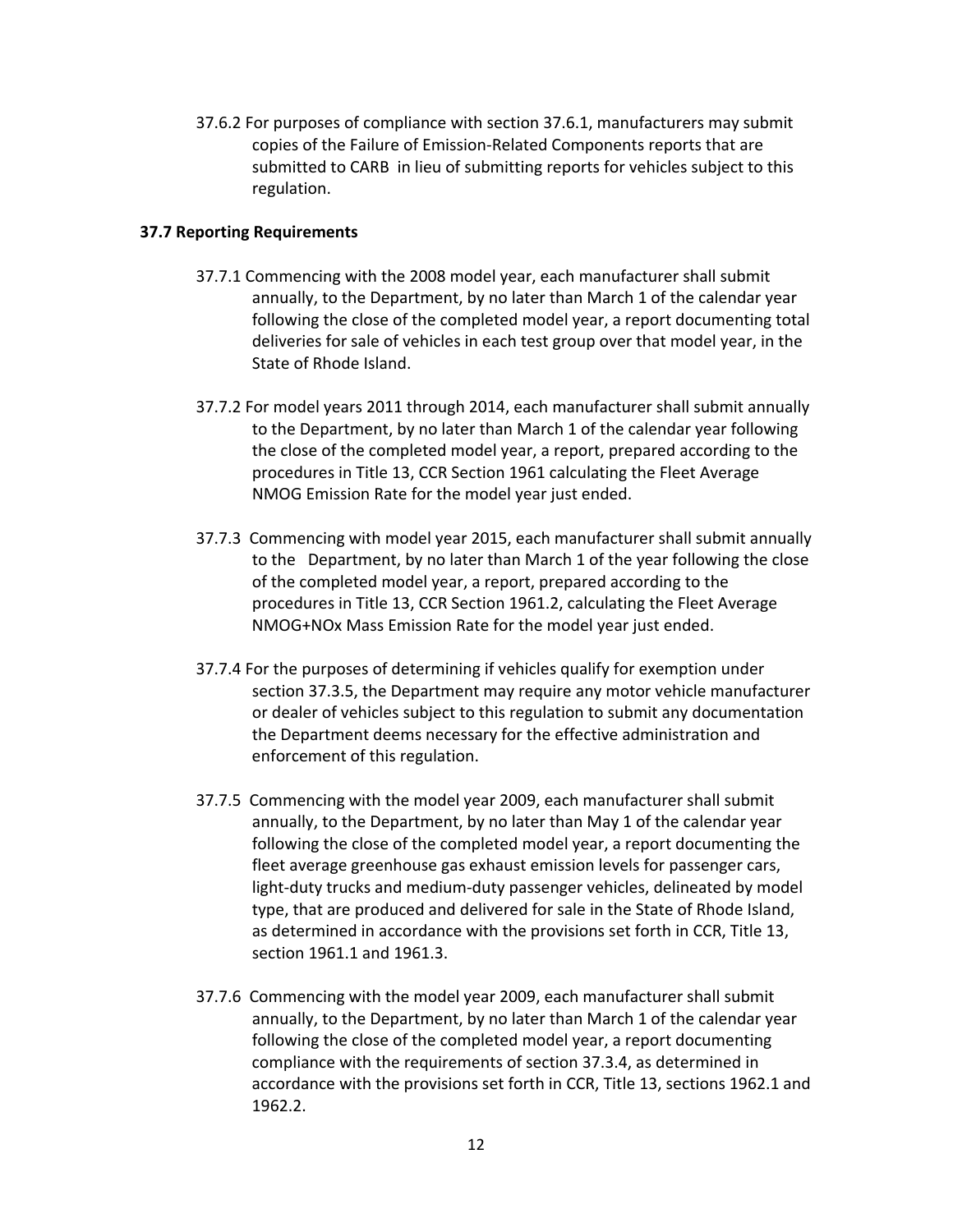### **37.8 Enforcement**

37.8.1 The Department may conduct inspection and surveillance of new and used motor vehicles for the purposes of determining compliance with the requirements set forth in section 37.3.

(a) Inspections by the Department or its agents, pursuant to section 37.8.1 may be conducted on any premises owned, operated, used, leased, or rented by any vehicle dealer. Said inspection may extend to all emission‐related parts and operation and may require the on‐ premises operation and testing of an engine or vehicle, and inspection of any related records, including records of certified device repair performed under warranty.

(b) The Department or its agents may perform functional tests, steady‐state tests, and other tests as reasonably necessary. In addition, the California Motor Vehicle Inspection program emissions tests standards in Title 13 CCR 2176, and incorporated herein by reference, applicable to the appropriate model year vehicle, may be used by the Department to verify compliance with section 37.

- 37.8.2 Any order or enforcement action taken by CARB to correct noncompliance with any provision of the California Standards that results in the recall of any vehicle pursuant to Title 13 CCR 2109‐2135, incorporated herein by reference, shall apply to all vehicles subject to this regulation, except where the manufacturer demonstrates to the Department's satisfaction within 21 days of issuance of said CARB action, that said action is not applicable to said vehicles in Rhode Island.
- 37.8.3 Any voluntary or influenced emission-related recall campaign initiated by any manufacturer pursuant to Title 13 CCR 2113 ‐ 2121 shall extend to all applicable vehicles subject to this regulation, except where the manufacturer demonstrates to the Department's satisfaction within 21 days of CARB approval of the campaign, that said campaign is not applicable to said vehicles in Rhode Island.
- 37.8.4 The Department shall enforce the requirements of this regulation in accordance with Title 13 CCR, and applicable federal and Rhode Island law.

## **37.9 General Provisions**

37.9.1 Purpose